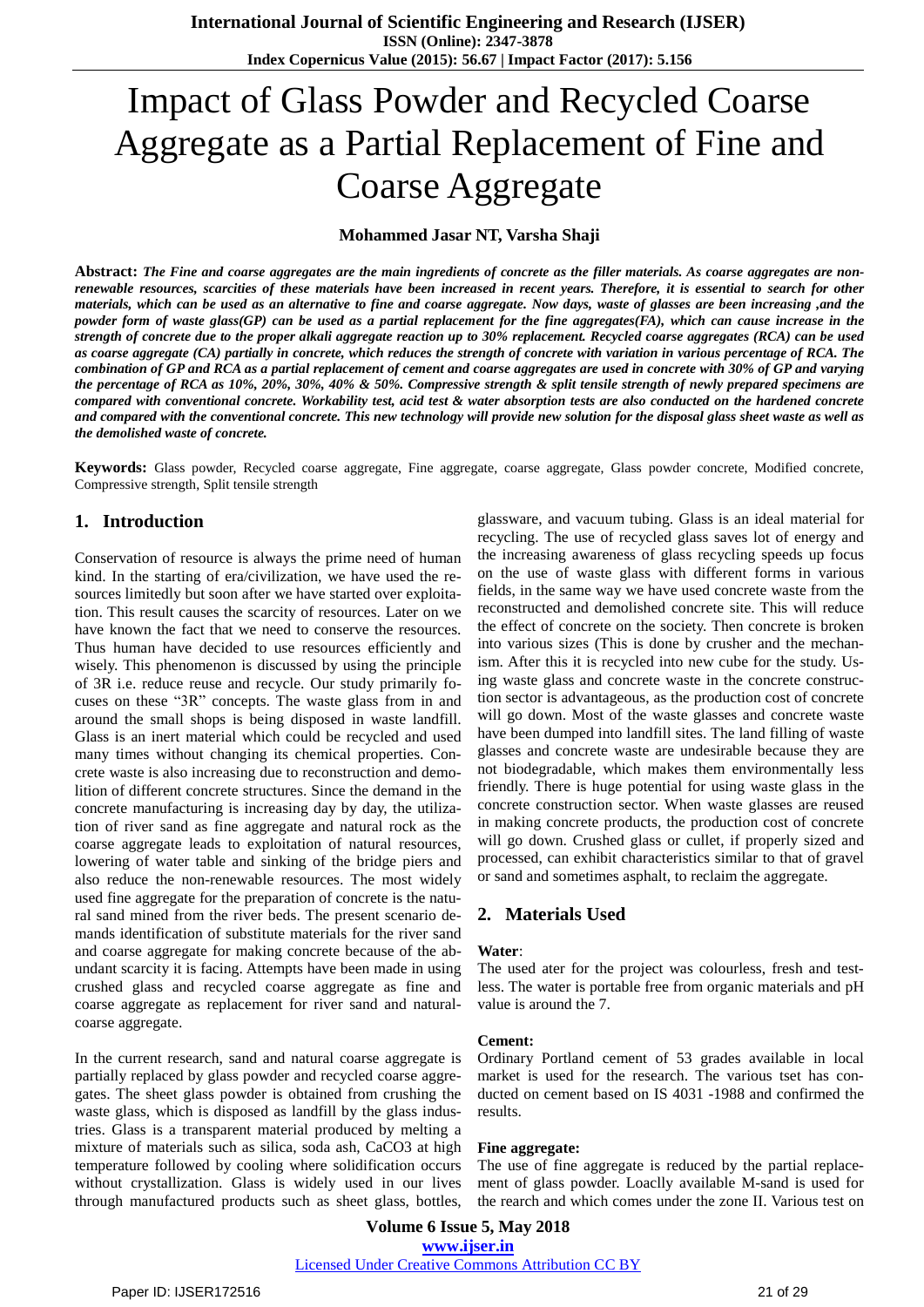fine aggregate is conducted based on IS 2386-1963.

# **Coarse aggregate:**

The use of coarse aggregate is redused by the partial replacement of recycled coarse aggregate. The coarse aggregate size between 20mm and 4.75mm is selected for the investigation. Various test on conducted based on the IS 2386 and results are confirmed.

# **Glass powder:**

Glass powder is produced by crushing of waste glass sheet and it is used as the substituent material for fine aggregate due to similar properties with fine aggregate. The different test onducted on fine aggregate also conducted on glass powder.

## **Recycled coarse aggregate:**

Recycled coarse aggregate is the waste material from the demolition of concrete building, which is a coarse aggregate with cement debris on it. Recycled coarse aggregate is used for the partial replacement of coarse aggregate due to related **4.1 Material properties** properties with coarse aggregate.

# **Objectives**

The main objectives of the work are given below:

- $\triangleright$  To Study the effect of glass powder and RCA as a partial  $\lfloor$ replacement of cement and coarse aggregate on the strength properties of concrete.
- $\triangleright$  To study the properties of RCA.
- $\triangleright$  To prepare mix design for M20 concrete using RCA.
- > To Study the influence of glass powder and RCA on hardened properties such as compressive strength and split tensile strength.
- $\triangleright$  To compare the result of modified concrete with the cglass powder concrete.
- To find the economical profit using modified concrete.

# **3. Scope of the Work**

According to results obtained from the test on materials, it is able to prepare mix design for the experiment by referring IS 10262. From this it is able to understand the influence of glass powder and RCA on hardened properties such as compressive strength and split tensile strength. Concrete design can be done with different proportions of RCA and glass powder. Recycling of RCA by converting it to aggregate components could save landfill space and also reduce the demand for extraction of natural raw material for construction material. And also this will help to reduce the environmental pollution. The reuse of waste glass and RCA in concrete has economical and technical advantages.

# **4. Experimental Procedures**

It is an attempt to form a modified concrete by adding partially glass powder and recycled coarse aggregate for fine and coarse aggregate. It provides the similar properties of fresh and hardened concrete for modified concrete compare with the conventional concrete. The strength increasing of glass powder is used to overcome the reduction of strength parameters of recycled coarse aggregate. The modigied concrete is

formed by the replacement of glass powder and recycled coarse aggregate for fine and coarse aggregate. The glass powder concrete has higher increment in strength and the modified concrete concrete has lesser compressive and split tensile strength compared with glass powder concrete and higher than the conventional concrete.

The experimental procedure including the following steps:

- 4.1Material properties
- 4.2 Design of concrete mix
- 4.3 Mixing of concrete
- 4.4 Workability test on conventional concrete.
- 4.5 Preperation of glass powder concrete specimens
- 4.6 Hardened properties of glass powder concrete
- 4.7 Workability test on glass powder concrete
- 4.8 Preperation of modified concre specimen
- 4.9 Hardened properties of modified concrete
- 4.10 Workability test on modified concrete
- 4.11 Durability test on conventional and modified concrete

| Fineness of cement    | 4%      |
|-----------------------|---------|
| Normal consistency    | 31%     |
| Initial setting time. | 1 hour  |
| Final setting time    | 12 hour |
| Secific gravity       | 3 13    |

| Table 2: Properties of other materials |                     |                       |                       |  |  |
|----------------------------------------|---------------------|-----------------------|-----------------------|--|--|
| Material                               | Specific<br>gravity | Fineness mod-<br>ulus | Water absorp-<br>tion |  |  |
| Fine<br>aggregate                      | 2.52                | 2.77<br>(zone II)     | 2.8%                  |  |  |
| Coarse<br>aggregate                    | 2.7                 | 2.79                  | 1.03%                 |  |  |
| Recycled<br>coarse<br>aggregate        | 2.72                | 2.91                  | 5.67%                 |  |  |
| Glass<br>powder                        | 2.311               | 3.02<br>(zone III)    | 1.53%                 |  |  |

### **4.2 Design of concrete mix**

The concrete mix ratio is prepared by using IS 10262-2009

Target strength for mix proportion

f 'ck = fck +  $(1.65 \text{ x s})$ where,  $f'ck = target average compressive strength at 28 days$  $fck = characteristic compressive strength at 28 days$  $s =$  standard deviation  $s = 4$  N/mm2  $fck = 20$  N/mm2 There for, Target strength =  $20+(4 \times 1.65)$  $= 26.6$  N/mm2 Selection of water content Maximum w/c ratio  $= 0.55$ Maximum water content  $= 186$  litre (for 25 to 50 mm slump range) Estimated water content for 150 mm slump = 208.32 litre Calculation of cement content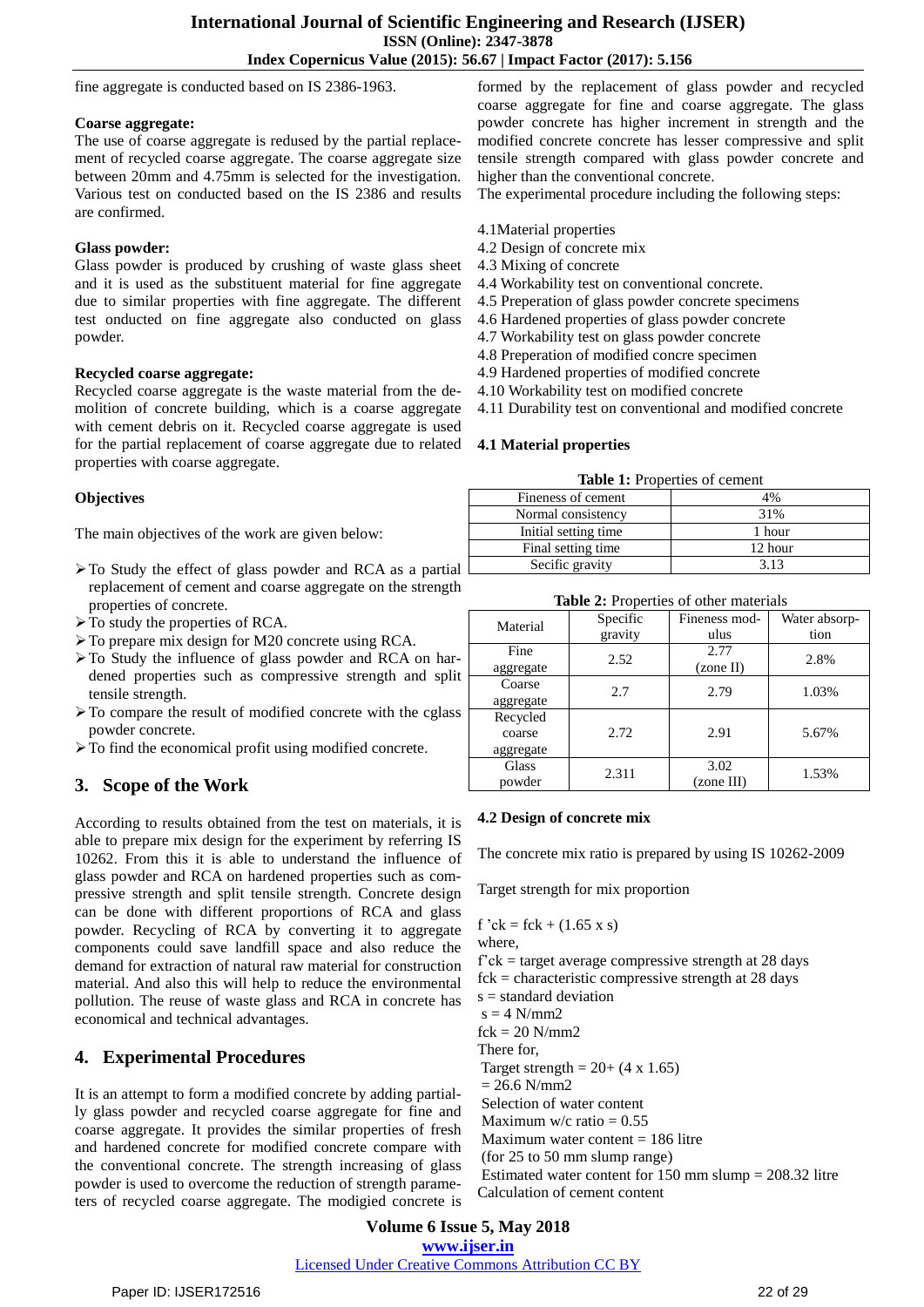Water cement ratio  $= 0.55$ Cement content =  $208.32/0.55$  $= 378.77$  kg/m3 Check, From IS 456, Minimum cement content for severe exposure condition  $=300$ kg/m3 There for, 378.77 kg/m3 < 300 kg/m3 (Hence ok) Proportion of volume of ca & fa content M20 grade, & 0.50 w/c ratio Volume of  $CA = 0.62$ But here w/c ratio is 0.55 Proportion of volume of CA change @ rate -/+ 0.01 for every +/- 0.05 change in w/c ratio  $i.e.$ Volume of  $CA = 0.62 - 0.01$  $= 0.61$ Volume of  $FA = 1.0 - 0.61$  $= 0.39$ Mix calculation The mix calculation per unit volume of concrete shall follow i) Volume of concrete  $= 1$  m3 (a) ii) Volume of cement =  $(M/G)$  x  $(1/1000)$ Where,  $M =$ Mass of cement  $G =$  Specific gravity of cement

Volume of cement = (378.77/3.15) x (1/1000)  $=0.12m3(b)$ iii) Volume of water =  $(M/G)$  x  $(1/1000)$  $= (208.32/1)$  x  $(1/1000)$  $= 0.208$  m3 (c) iv) Volume of all in aggregate =  $[a-(b+c)]$ Where,  $a = 1$ ,  $b = 0.12$ ,  $c = 0.208$  $=[1-(0.12+0.208)]$  $= 0.672$  m3 (d) v) Mass of  $CA = d$  x Volume of  $CA \times G \times 1000$  $= 0.672 \times 0.61 \times 2.73 \times 1000$  $=1119.08kg$ vi) Mass of  $FA = Density x$  Volume of  $FA x G x 1000$  $= 0.672 \times 0.39 \times 2.56 \times 1000$  $= 670.92 \text{ kg}$ Cement =  $378.77 \text{ kg/m}$ 3 Water =  $208.32 \text{ kg/m}3$ Fine aggregate  $= 670.92$  kg/m3 Coarse aggregate  $= 1119.08 \text{ kg/m}3$ Water cement ratio  $=0.55$ 

#### Then,

Mix proportion = 378.77: 670.92: 1119.08  $= 1: 1.77: 2.95$ 

| <b>Table 3:</b> Concrete proportions of glass powder concrete (cube) |  |  |
|----------------------------------------------------------------------|--|--|
|                                                                      |  |  |

|                       | Cement | FA    | Glass powder | СA   | Water   |
|-----------------------|--------|-------|--------------|------|---------|
| Mix                   | (kg)   | (kg)  | (kg)         | (kg) | (litre) |
| Conventional concrete | 1.56   | 2.76  |              | 4.6  | 0.85    |
| 10% Glass powder      | 1.56   | 2.484 | 0.276        | 4.6  | 0.85    |
| 20% Glass powder      | 1.56   | 2.208 | 0.552        | 4.6  | 0.85    |
| 30% Glass powder      | 1.56   | 1.93  | 0.828        | 4.6  | 0.85    |
| 40% Glass powder      | 1.56   | 1.656 | 1.104        | 4.6  | 0.85    |
| 50% Glass powder      | . . 56 | 1.380 | 1.380        | 4.6  | 0.85    |

# **Table 4:** Concrete proportions of glass powder concrete (cylinder)

| <b>Thore</b> is concrete proportions of grass powder concrete (equilibring |        |       |              |       |         |
|----------------------------------------------------------------------------|--------|-------|--------------|-------|---------|
| Mix                                                                        | Cement | FA    | Glass powder | СA    | Water   |
|                                                                            | (kg)   | (kg)  | (kg)         | (kg)  | (litre) |
| Conventional concrete                                                      | 2.45   | 4.33  |              | 7.230 | 1.35    |
| 10% Glass powder                                                           | 2.45   | 3.897 | 0.433        | 7.230 | 1.35    |
| 20% Glass powder                                                           | 2.45   | 3.464 | 0.866        | 6.507 | 1.35    |
| 30% Glass powder                                                           | 2.45   | 3.031 | 1.299        | 5.780 | 1.35    |
| 40% Glass powder                                                           | 2.45   | 2.598 | 1.732        | 5.061 | 1.35    |
| 50% Glass powder                                                           | 2.45   | 2.165 | 2.165        | 4.338 |         |

#### **4.3 Mixing of concrete**

The mixer should be clean and wet the inside of the mixer. The fine aggregate, coarse aggregate and required proportion of glass powder is added in to the mixer and mixed it for 1 minute, then cement and water is added into the mixer and continue the mixing for addional 2 minutes. The total mixing time should not be greater than 15 minutes from the adding of first material. Then place out the well mixed mixture of concrete into smooth and cleaned surface.

#### **4.4 Workability test on conventional concrete.**

Variouse workability test was conducted to satisfy on the properties of fresh concrete. Slump test and compaction factor tests are conducted to determine the workability of concrete.

# **4.4.1 Slump test**

The apparatus required foer the test is trowel, gauged tamping rod and slump test apparatus includes base plate with cone. The internal surface of the mould shall be twenty five strokes of rounded end of the tamping rod. The strokes shall be distributed in a uniform manner over the cross section of the mould and for the second and subsequent layer shall be penetrate in to the underlying layer. The bottom layer shall be tamped throughout its depth. After top layer has been compacted the concrete shall be struck off level with a trowel or a tamping rod, so that the mould is exactly filled. Any mortar which may be having leaked out between the mould and base plate shall be cleaned away. The mould shall be removed from the concrete immediately raising it slowly and carefully in a vertical direction. This allows the concrete to subside and the slump shall be measured immediately by determining the

**Volume 6 Issue 5, May 2018 [www.ijser.in](file:///G:\www.ijser.in\Documents\www.ijser.in)** [Licensed Under Creative Commons Attribution CC BY](http://creativecommons.org/licenses/by/4.0/)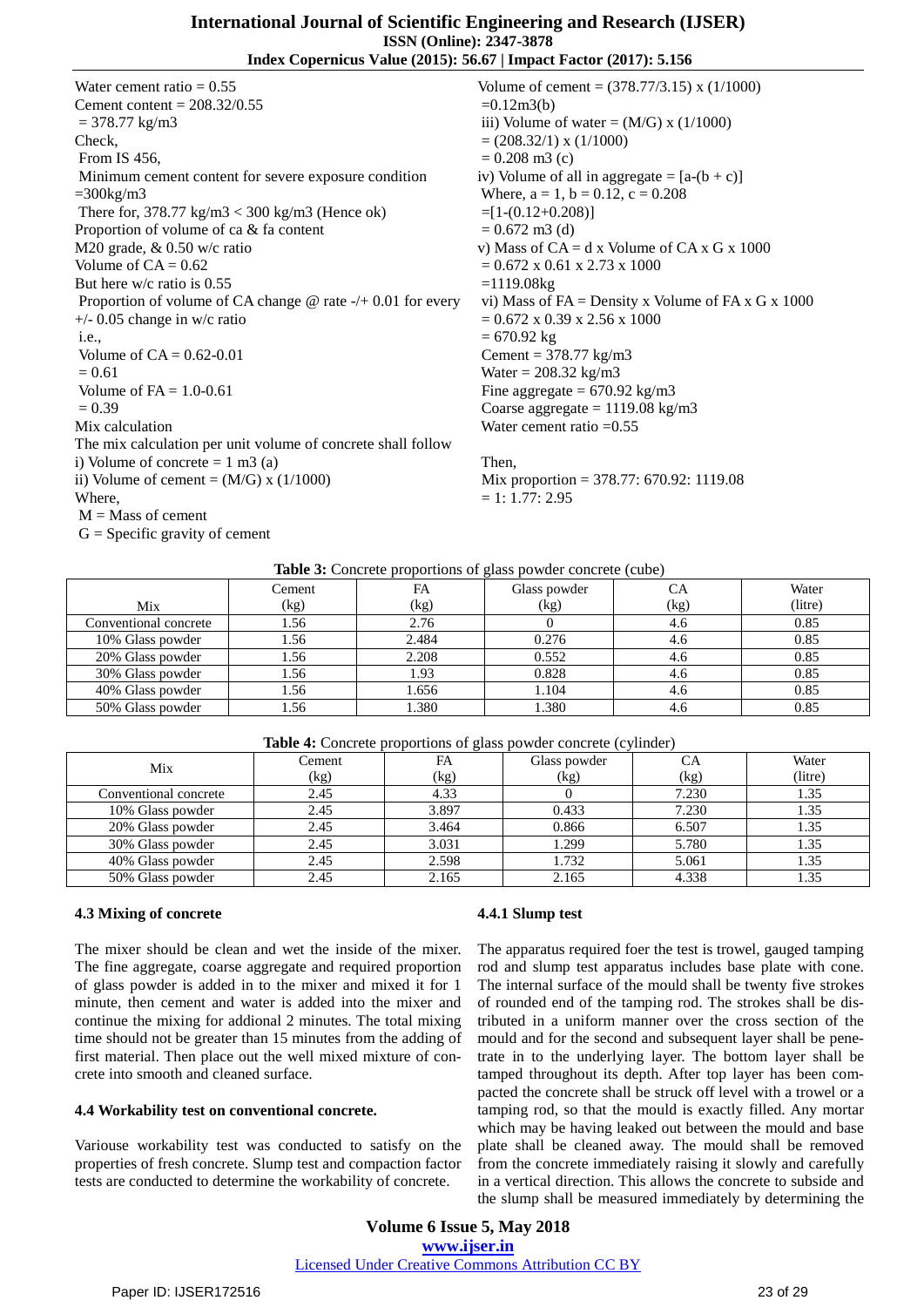difference between the height of the mould and that of highest point of the specimen being tested. The above operation shall be carried out at a place free from vibration or shock and within a period of two minutes after sampling. Prepare a concrete mix of 1:1.77:2.95 with 0.5 w/c ratio and measure the slump. Change the w/c ratio and note the corresponding slump.

|       | Tapic 9. Digitiv test results |              |             |  |  |  |
|-------|-------------------------------|--------------|-------------|--|--|--|
| Sl No | W/C Ratio                     | $Slump$ (cm) | Remarks     |  |  |  |
|       | 0.45                          |              | True slump  |  |  |  |
|       | 0.50                          |              | Shear slump |  |  |  |
|       | 1.55                          |              | Shear slump |  |  |  |

**Table 5:** Slump test results



**Figure 1:** Water cement ratio v/s slump

# **4.4.2 Compaction factor test**

The sample of the concrete to be tested shall be placed in an upper hopper. The hopper shall be filled with its brim and the trap door shall be opened so that concrete in to the lower hopper. Certain mixes have a tendency to stick in or both the hoppers. If this occurs the concrete may helped thorough by pushing the rod gently in to the concrete from the top. During this process the cylinder shall be covered by the trowels. After the concrete has come to rest the cylinder shall uncovered and the trap door of the lower hopper opened and the concrete allowed to flow in to the cylinder, the excess concrete remaining above the level of top of cylinder shall then cut off by holding the trowel in each hand with the plane of blade horizontal and them simultaneously one from each side across the top of the cylinder at the same time keeping them pressed on the edge of the cylinder. The outside of the cylinder shall then determine to the heaped clear. The above operation shall be carried out in a place free from vibration and shock. The weight of the concrete in the cylinder shall then determine to the nearest 0.01N. This weight shall be known as the weight of the partially compacted concrete. The cylinder shall be refilled with the concrete from the same sample to layers approximately 50mm deep. The layers shall be heavily compacted cylinder is noted to 0.01N. The compacting factor is defined as the ratio of partially compacted concrete to fully compacted concrete.

| <b>Table 6:</b> Compaction factor test results |  |      |  |
|------------------------------------------------|--|------|--|
| SI NO                                          |  |      |  |
| w/c Ratio                                      |  | 0.55 |  |

9.4 10.4

Wt of the empty cylinder  $\begin{array}{|c|c|c|c|c|} \hline 7.4 & 7.4 \end{array}$  7.4

Wt of the fully compacted concrete ( 12.1 11.8

| w <sup>2</sup>              |       |        |
|-----------------------------|-------|--------|
| Compaction factor = $w1/w2$ | በ 776 | ).881  |
| Type of workability         | Low   | Medium |

# **4.5 Prepartion of glass powder concrete.**

Cube and cylinders are used for the task. The moulds are cleaned thoroughly and oiled inside and required portion of mould before filling the fresh concrete in to the mould. Fill the fresh concrete in to the mould with threelayer and 25 strokes are provided in each layer. Keep the concrete in mould for 24 hours and then remove from the mould. Place specimens in curing tank for certain curing period. After the curing period the specimens taken out from the curing tank and tested. The glass powder is partially replaced for fine aggregate ie, the replacement of glass powder is 10%, 20%, 30%, 40% and 50% for fine aggregate (FA).

# **4.6 Hardened properties of glass powder concrete 4.6.1 Compressive strength**

IS 516- 1959 is used to test compressive strength (CS) of cube. The cubes are taken out from the mould and allow little time to dry the specimen. Place the cube on compression testing machine (CTM). The specimen shall be placed in the machine in such a manner that the load shall be applied to opposite sides of the cubes as cast, that is, not to the top and bottom. The measured compressive strength of the specimen shall be calculated by dividing the maximum load applied to the specimen during the test by the cross-sectional area and shall be expressed to the nearest N/mm2.Average of three alues shall be taken.



**Figure 2:** Cube placed in CTM

|  |  | Table 7: Compressive strength |
|--|--|-------------------------------|
|  |  |                               |

| ı  | $\ldots$                |           |           |           |  |  |
|----|-------------------------|-----------|-----------|-----------|--|--|
| is |                         | <b>CS</b> | <b>CS</b> | <b>CS</b> |  |  |
| у  | Mix                     | 7 days    | 14 days   | 28 days   |  |  |
|    |                         | (N/mm 2)  | (N/mm 2)  | (N/mm2)   |  |  |
|    | 0% GP<br>(Conventional) | 14.82     | 19.37     | 21.47     |  |  |
|    | 10% GP                  | 14.87     | 20.17     | 23.76     |  |  |
|    | 20% GP                  | 15.11     | 20.68     | 23.91     |  |  |
|    | 30% GP                  | 15.99     | 21.12     | 25.92     |  |  |
|    | 40% GP                  | 14.49     | 19.73     | 22.90     |  |  |
|    | 50% GP                  | 14.31     | 19.58     | 22.31     |  |  |
|    |                         |           |           |           |  |  |

**Volume 6 Issue 5, May 2018 [www.ijser.in](file:///G:\www.ijser.in\Documents\www.ijser.in)** [Licensed Under Creative Commons Attribution CC BY](http://creativecommons.org/licenses/by/4.0/)

Wt of the partially compacted concrete ( w1 )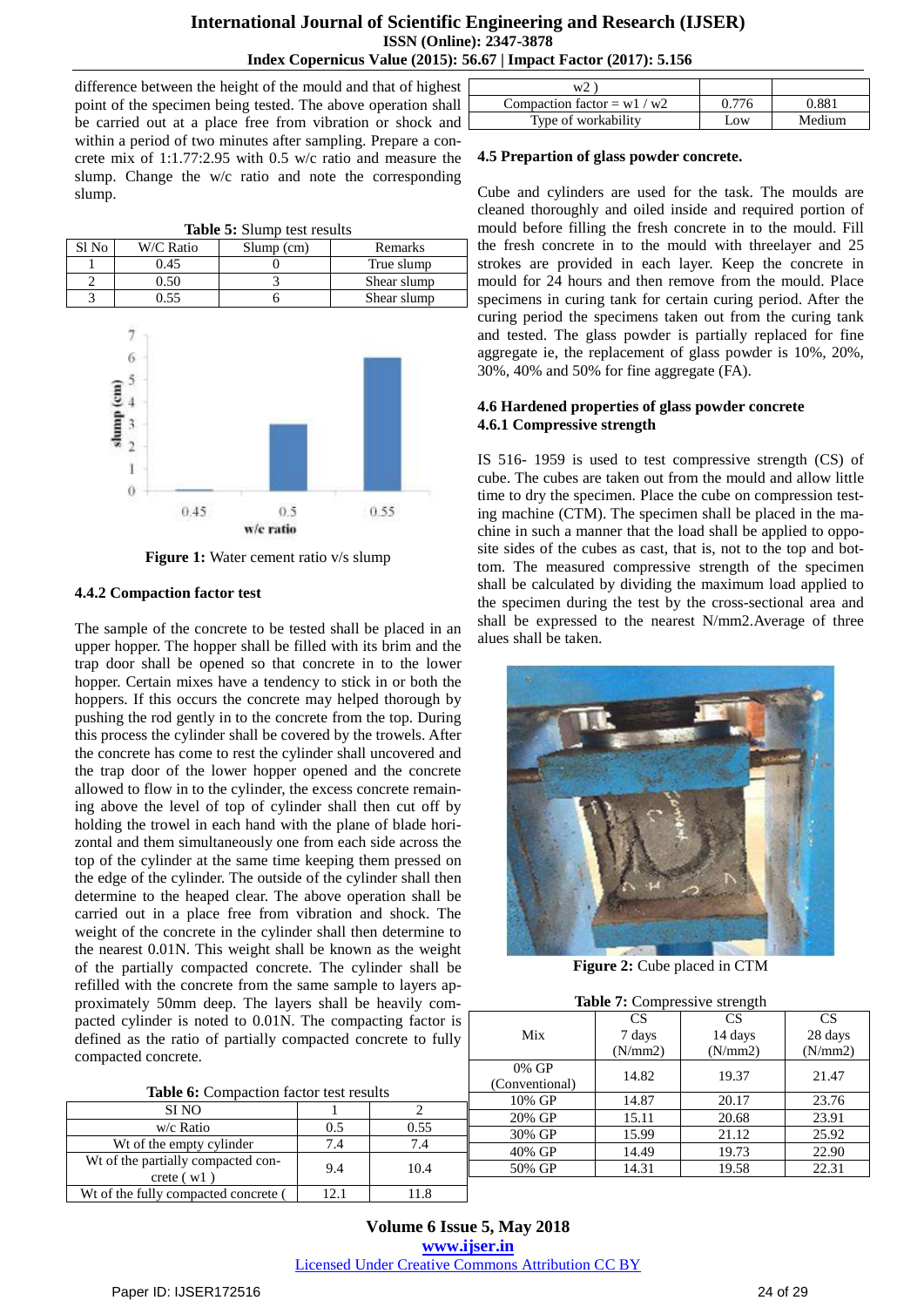

**Figure 3:** Compressive strength at 7, 14 and 28 days

# **4.6.2 Split tensile strength**

IS 516- 1959 is used to test split tensile strength (STS) of cylinder. The cylinders are taken out from the mould and allow little time to dry the specimen. Place the cylinder on compression testing machine (CTM). The specimen shall be placed in the machine in such a manner that the load shall be applied to opposite sides of the cylinder as cast, that is, not to the top and bottom. The measured split tensile strength of the specimen shall be calculated by using the equation (2 P /ΠDL). Wehre, P is the maximum load and D and L is diameter and length of the specimen respectively. Split tensile strength shall be expressed to the nearest N/mm2. Average of three alues shall be taken.





**Figure 5:** Split tensile strength at 7, 14 and 28 days

# **4.7 Workability test on optimum replacement of glass powder concrete.**

The maximum compressive and split tensile strength is obtained for replacement of 30% glass for fine aggregate. The workability test on optimum replacement of glass powder concrete is conducted.

# **4.7.1 Slump test**

The obtained slump test value is 70 mm, which is a true slump and also comes under medium workability.

# **4.7.2 Compaction factor test**

The obtained compaction factor value is 0.921, which is comes under medium workability.

# **4.8 Preperation of modified concrete.**

The preparation of modified concrete is similar to the conventional method. The variation occurs in the mix of the modified concrete. After the determination of maximum amount of glass powder which provides maximum compressive and split tensile strength, we formed a new combination of mixture of concrete. Various percentage of a new additional material known as recycled aggregate (RCA) is replaced for coarse aggregate (CA) with 30% glass powder for fine aggregate, but the mix ratio will not change.

| Table 9: Concrete proportions of modified concrete (cube) |  |  |
|-----------------------------------------------------------|--|--|
|-----------------------------------------------------------|--|--|

|                         |                                        |                                         |                     | Mix                          | Cement | <b>FA</b> | GP    | <b>CA</b> | <b>RCA</b> | Water   |
|-------------------------|----------------------------------------|-----------------------------------------|---------------------|------------------------------|--------|-----------|-------|-----------|------------|---------|
|                         |                                        |                                         |                     |                              | (kg)   | (kg)      | (kg)  | (kg)      | (kg)       | (litre) |
|                         | <b>Table 8:</b> Split tensile strength | <b>Figure 4:</b> Cylinder placed in CTM |                     | 0% RCA<br>with $30\%$<br>GP  | 1.56   | 1.930     | 0.828 | 4.6       | $\Omega$   | 0.85    |
|                         | <b>STS</b>                             | <b>STS</b>                              | <b>STS</b>          | 10% RCA                      |        |           |       |           |            |         |
| Mix                     | 7 days<br>(N/mm 2)                     | 14 days<br>(N/mm 2)                     | 28 days<br>(N/mm 2) | with $30\%$<br>GP            | 1.56   | 1.930     | 0.828 | 4.14      | 0.46       | 0.85    |
| 0% GP<br>(Conventional) | 1.65                                   | 2.21                                    | 2.49                | 20% RCA<br>with $30\%$       | 1.56   | 1.930     | 0.828 | 3.68      | 0.92       | 0.85    |
| 10% GP                  | 1.60                                   | 2.320                                   | 2.75                | GP                           |        |           |       |           |            |         |
| 20% GP                  | 1.69                                   | 2.47                                    | 2.98                | 30% RCA                      |        |           |       |           |            |         |
| 30% GP                  | 1.86                                   | 2.64                                    | 3.17                | with $30\%$                  | 1.56   | 1.930     | 0.828 | 3.22      | 1.38       | 0.85    |
| 40% GP                  | 1.68                                   | 2.31                                    | 2.55                | GP                           |        |           |       |           |            |         |
| 50% GP                  | 1.43                                   | 2.122                                   | 2.44                | 40% RCA                      |        |           |       |           |            |         |
|                         |                                        |                                         |                     | with $30\%$<br>GP            | 1.56   | 1.930     | 0.828 | 2.76      | 1.84       | 0.85    |
|                         |                                        |                                         |                     | 50% RCA<br>with $30\%$<br>GP | 1.56   | 1.930     | 0.828 | 2.3       | 2.3        | 0.85    |

**Volume 6 Issue 5, May 2018 [www.ijser.in](file:///G:\www.ijser.in\Documents\www.ijser.in)** [Licensed Under Creative Commons Attribution CC BY](http://creativecommons.org/licenses/by/4.0/)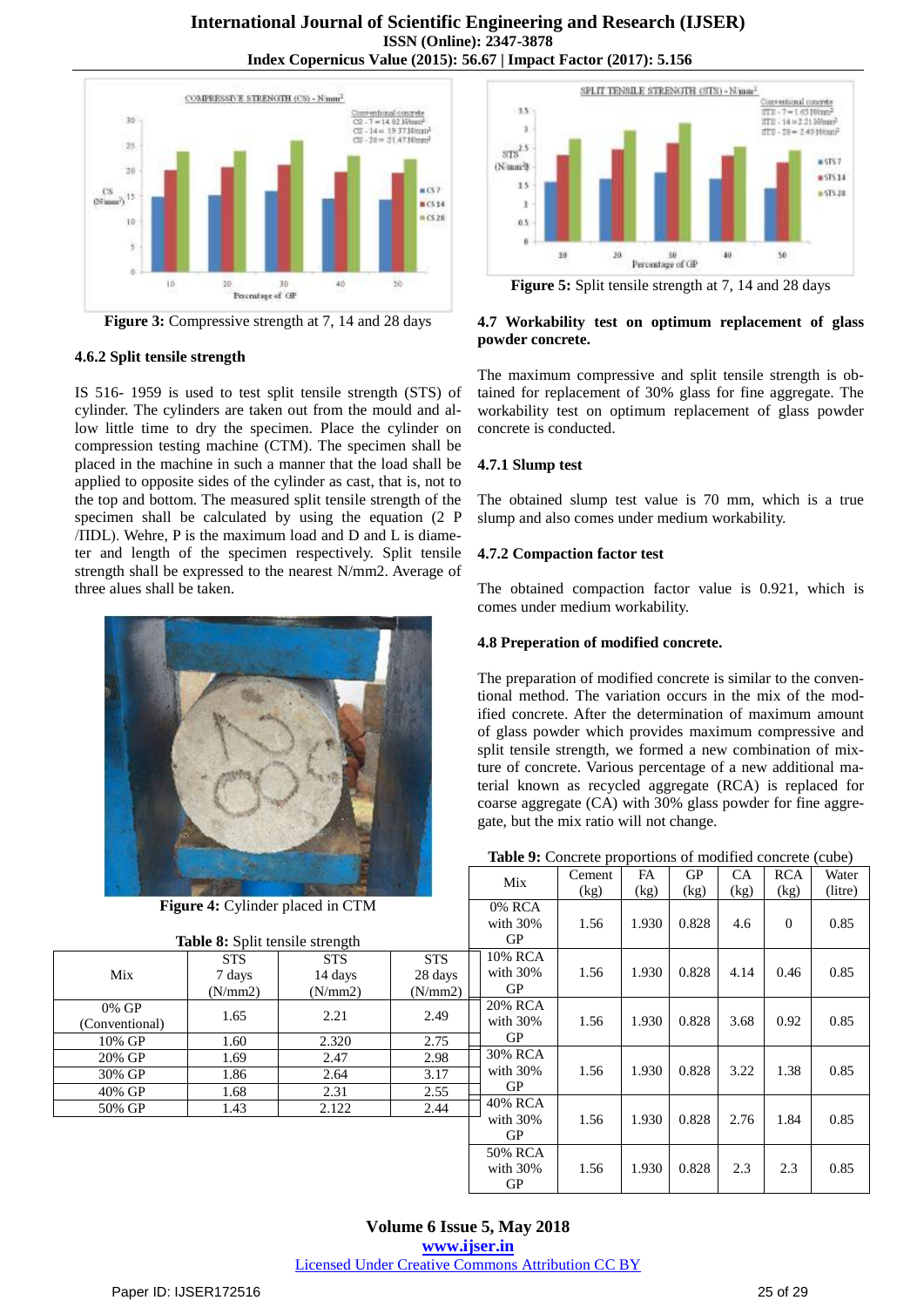# **International Journal of Scientific Engineering and Research (IJSER) ISSN (Online): 2347-3878 Index Copernicus Value (2015): 56.67 | Impact Factor (2017): 5.156**

|                |        |       | er)   |           |            |         |
|----------------|--------|-------|-------|-----------|------------|---------|
| Mix            | Cement | FA    | GP    | <b>CA</b> | <b>RCA</b> | Water   |
|                | (kg)   | (kg)  | (kg)  | (kg)      | (kg)       | (litre) |
| 0% RCA         |        |       |       |           |            |         |
| with 30%<br>GP | 2.45   | 3.031 | 1.299 | 7.230     | $\theta$   | 1.35    |
| 10% RCA        |        |       |       |           |            |         |
| with 30%       | 2.45   | 3.031 | 1.299 | 6.507     | 0.723      | 1.35    |
| GP             |        |       |       |           |            |         |
| 20% RCA        |        |       |       |           |            |         |
| with $30\%$    | 2.45   | 3.031 | 1.299 | 5.780     | 1.45       | 1.35    |
| GP             |        |       |       |           |            |         |
| 30% RCA        |        |       |       |           |            |         |
| with $30\%$    | 2.45   | 3.031 | 1.299 | 5.061     | 2.169      | 1.35    |
| GP             |        |       |       |           |            |         |
| 40% RCA        |        |       |       |           |            |         |
| with 30%       | 2.45   | 3.031 | 1.299 | 4.338     | 2.892      | 1.35    |
| GP             |        |       |       |           |            |         |
| 50% RCA        |        |       |       |           |            |         |
| with $30\%$    | 2.45   | 3.031 | 1.299 | 3.615     | 3.615      | 1.35    |
| GP             |        |       |       |           |            |         |

**Table 10:** Concrete proportions of modified concrete (cylind-

### **4.9 Hardened properties of glass powder concrete 4.9.1 Compressive strength**

IS 516- 1959 is used to test compressive strength (CS) of cube. The cubes are taken out from the mould and allow little time to dry the specimen. Place the cube on compression testing machine (CTM). The specimen shall be placed in the machine in such a manner that the load shall be applied to opposite sides of the cubes as cast, that is, not to the top and bottom. The measured compressive strength of the specimen shall be calculated by dividing the maximum load applied to the specimen during the test by the cross-sectional area and shall be expressed to the nearest N/mm2.Average of three alues shall be taken. The compressive strength of modified concrete is compared with the compressive strength of glass powder concrete.

| Table 11: Compressive strength of modified concrete |  |  |
|-----------------------------------------------------|--|--|
|                                                     |  |  |

|                        | <b>CS</b> | <b>CS</b> | <b>CS</b> |
|------------------------|-----------|-----------|-----------|
| Mix                    | 7 days    | 14 days   | 28 days   |
|                        | (N/mm 2)  | (N/mm 2)  | (N/mm 2)  |
| 0% RCA with<br>30% GP  | 15.99     | 21.12     | 25.92     |
| 10% RCA with<br>30% GP | 15.11     | 18.99     | 23.76     |
| 20% RCA with<br>30% GP | 14.44     | 18.25     | 20.14     |
| 30% RCA with<br>30% GP | 14.42     | 17.21     | 19.22     |
| 40% RCA with<br>30% GP | 13.96     | 16.77     | 18.01     |
| 50% RCA with<br>30% GP | 13.48     | 16.148    | 17.36     |



**Figure 6:** Compressive strength at 7, 14 and 28 days

## **4.9.2 Split tensile strength**

IS 516- 1959 is used to test split tensile strength (STS) of cylinder. The cylinders are taken out from the mould and allow little time to dry the specimen. Place the cylinder on compression testing machine (CTM). The specimen shall be placed in the machine in such a manner that the load shall be applied to opposite sides of the cylinder as cast, that is, not to the top and bottom. The measured split tensile strength of the specimen shall be calculated by using the equation (2 P /ΠDL). Wehre, P is the maximum load and D and L is diameter and length of the specimen respectively. Split tensile strength shall be expressed to the nearest N/mm2. Average of three alues shall be taken. The compressive strength of modified concrete is compared with the compressive strength of glass powder concrete.

#### **Table 12:** Compressive strength of modified concrete

|                        |            | o          |            |
|------------------------|------------|------------|------------|
|                        | <b>STS</b> | <b>STS</b> | <b>STS</b> |
| Mix                    | 7 days     | 14 days    | 28 days    |
|                        | (N/mm 2)   | (N/mm 2)   | (N/mm 2)   |
| 0% RCA with<br>30% GP  | 1.86       | 2.64       | 3.17       |
| 10% RCA with<br>30% GP | 1.82       | 2.55       | 2.82       |
| 20% RCA with<br>30% GP | 1.63       | 2.093      | 2.51       |
| 30% RCA with<br>30% GP | 1.52       | 1.94       | 2.33       |
| 40% RCA with<br>30% GP | 1.43       | 1.839      | 2.22       |
| 50% RCA with<br>30% GP | 1.30       | 1.744      | 2.07       |
|                        |            |            |            |



**Figure 7:** Split tensile strength at 7, 14 and 28 days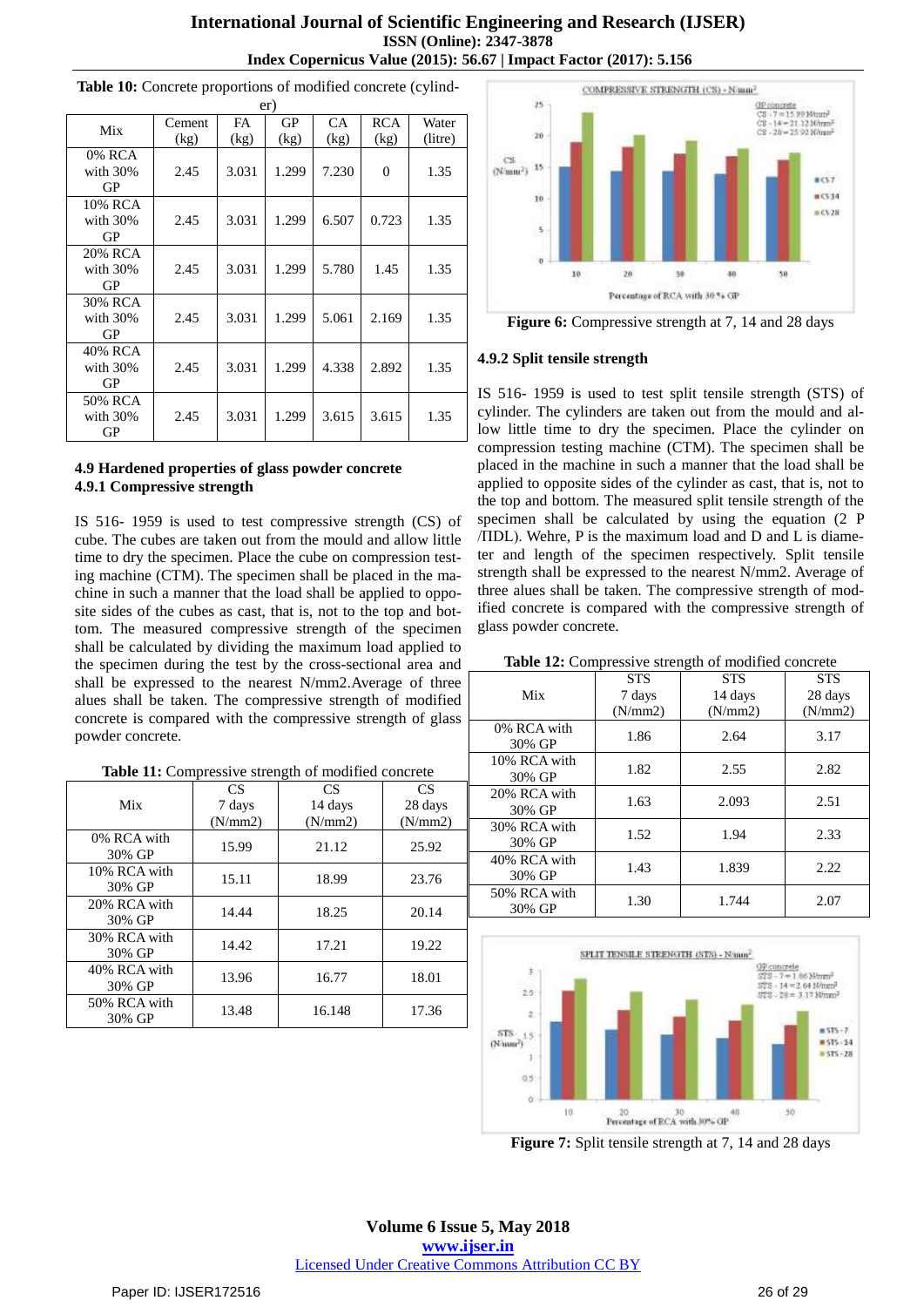# **4.10 Workability test on optimum replacement of glass powder concrete.**

The maximum compressive and split tensile strength is obtained for replacement of 30% glass for fine aggregate. The workability test on optimum replacement of glass powder concrete is conducted.

# **4.10.1 Slump test**

The obtained slump test value is 55 mm, which is a true slump and also comes under medium workability.

# **4.10.2 Compaction factor test**

The obtained compaction factor value is 0.89, which is comes under medium workability.

#### **4.11 Durability test on modified and conventional concrete. 4.11.1 Water absorption test**

One of the most important properties of a good quality concrete is low permeability, especially one resistant to freezing and thawing. A concrete with low permeability resists ingress of water and is not as susceptible to freezing and thawing. Water enters pores in the cement paste and even in the aggregate. According to this method, there is no shape limitation for testing concrete specimens other than each sample volume is not less than 350 cm3 (approximately equal to 800 g). In the first step, the oven-dry mass of each specimen should be obtained by placing them in an oven at a temperature of 100 to  $110^{\circ}$ C not less than 24 h. Later, the saturated mass (using immersion) of samples will be determined by immersing them in water at approximately  $21^{\circ}$  C for not less than 48 hours and until two successive measurements of mass of the surface-dried samples at intervals of 24 hours indicate constant mass. The increase in weight as a percentage of the original weight is expressed as its absorption (in percent). The average absorption of the test samples shall not be greater than 5%. The water absorption of concrete specimen can be found by using the equation

Percentage of water absorption =  $((B - A)/A)$  x 100

Where,  $A = Mass$  of oven-dried sample  $B = Mass$  of surfacedry sample in air after immersion.



**Figure 8:** Specimen placed in water



**Figure 9:** Specimen placed in oven

|--|

| Type of<br>specimen | Oven<br>dry wt<br>of sam-<br>ple<br>Kg | Saturated<br>wt of sam-<br>ple<br>Kg | % Water<br>absorption | Compressive<br>strength<br>(N/mm <sup>2</sup> ) |
|---------------------|----------------------------------------|--------------------------------------|-----------------------|-------------------------------------------------|
|                     | 8.06                                   | 8.40                                 |                       |                                                 |
| Cube                | 8.04                                   | 8.44                                 | 4.71 %                | 20.52                                           |
|                     | 8.08                                   | 8.48                                 |                       |                                                 |
|                     | 12.80                                  | 13.36                                |                       |                                                 |
| Cylinder            | 12.90                                  | 13.47                                | 4.48 %                | 2.50                                            |
|                     | 12.70                                  | 13.27                                |                       |                                                 |

# **4.11.2 Acid test (H2SO<sup>4</sup> test)**

The concrete specimens were immersed into sulfuric acid solutions with particular concentrations after 28 days of moist curing in 98% relative humidity. The initial weight of all the specimens was measured in accordance to ASTM C267 prior to the immersion. The average compressive strength and split tensile of three concrete samples was also measured before the procedure. Sulfuric acid prepared with a concentration of 7% that is used 7% sulfuric acid of total volume of the solution. The total length of the testing was 8 weeks. The solution was stirred once a week to provide a uniform distribution of sulfuric acid around the submerged specimens. The pH of the solutions was monitored biweekly after the 2 weeks period to see if the concrete sample had any significant effects on the acidity of the solutions. It was observed that after a certain period of exposure to a sulfuric acid solution, the concrete cylinders would start to lose particles from their outside surface which would accumulate around the bottom of the samples. After the immersion period weigh the samples and also find out loses in weight of samples as well as compressive and split tensile strength. The percentage loses in samples can be determine by using the equation.

Percentage of lose in weight =  $((A - B)/A)$  x 100

Where,  $A = Mass$  of specimen after curing period.

B = Mass of specimen after period of immersed in acid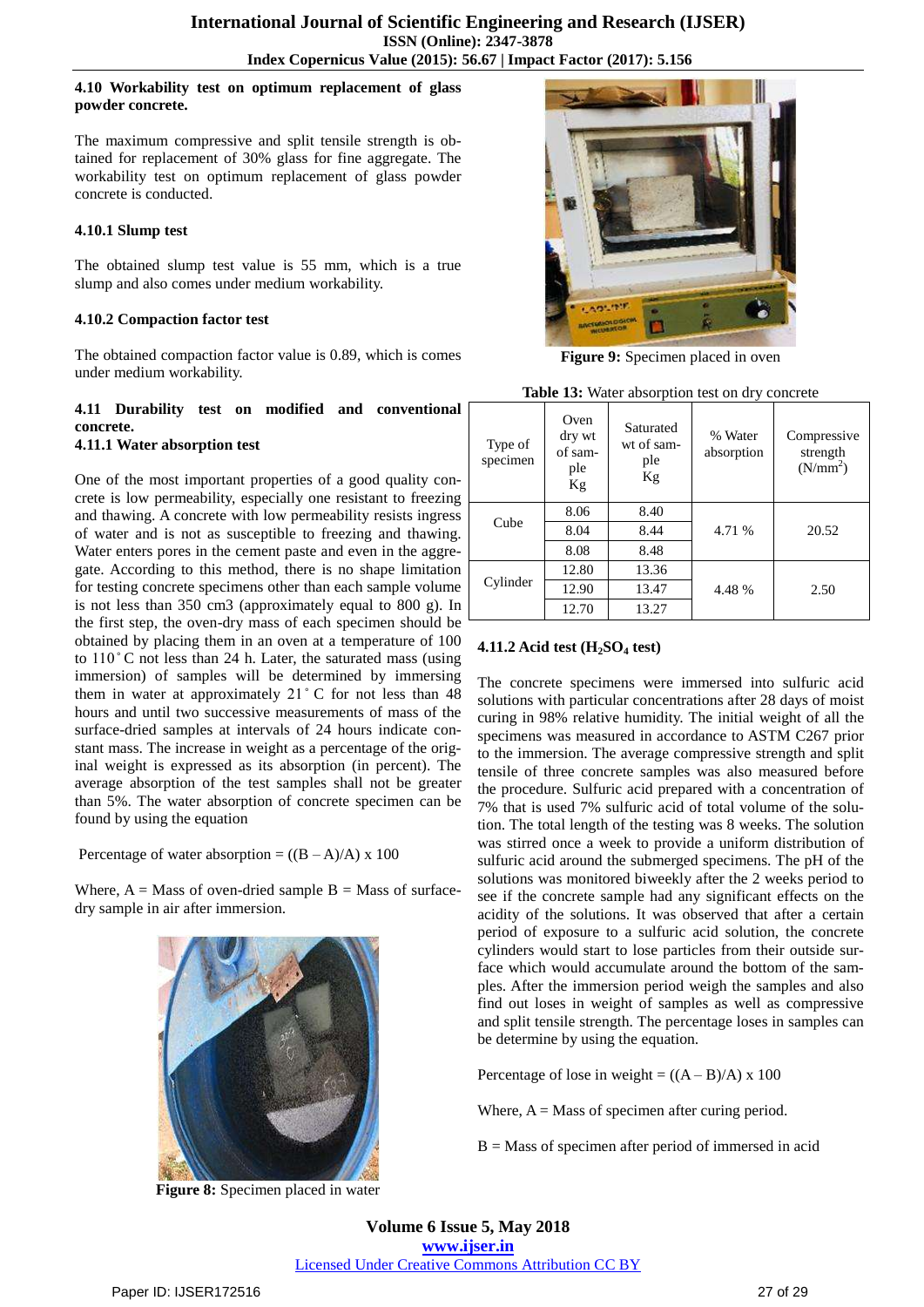

**Figure 10:** Specimen immersed in  $H_2SO_4$  solutions



**Figure 11:** Specimen after acid test

**Table 14:** Water absorption test on dry concrete

| Type of<br>specimen | wt of<br>sample<br>after<br>curing<br>Kg | wt of sam-<br>ple im-<br>mersed in<br>$H_2SO_4$<br>(Kg) | %Lose in<br>wt<br>(Kg) | Compressive<br>strength<br>(N/mm <sup>2</sup> ) |  |
|---------------------|------------------------------------------|---------------------------------------------------------|------------------------|-------------------------------------------------|--|
|                     | 8.06                                     | 8.40                                                    |                        |                                                 |  |
| Cube                | 8.04                                     | 8.44                                                    | 4.71 %                 | 20.52                                           |  |
|                     | 8.08                                     | 8.48                                                    |                        |                                                 |  |
|                     | 12.80                                    | 13.36                                                   |                        |                                                 |  |
| Cylinder            | 12.90                                    | 13.47                                                   | 4.48%                  | 2.50                                            |  |
|                     | 12.70                                    | 13.27                                                   |                        |                                                 |  |

# **5. Conclusions**

- The replacement of cement and coarse aggregate by glass powder and RCA respectively found was formed as remarkable method for reducing the material quantity of concrete giving sufficient strength.
- The results obtained from the experiments shows that there is a great potential for utilization of best GP in concrete as partial replacement of fine aggregate. Partial replacement of fine aggregate in concrete by 30% of glass powder will give maximum result, glass powder concrete increased compressive strength 7.89%, 9.03% and 20.72% and the split tensile strength increased 12.72%, 19.45% and 27.30% compared to conventional concrete respectively for 7, 14 and days curing.
- The test result shows that strength of RCA specimens were gradually increased up to 10% replacement of recycled aggregate and then it gradually decreases up to 50% replacement of recycled aggregate. The test results showed that the concrete specimen with 10% replacement of recycled aggregate get highest compressive and split tensile strength when compared to glass powder concrete specimen with different percentage of recycled aggregate and it deceased 5.50%, 7.67% and 8.33% compressive strength and 2.15%, 3.40% and 11.04% split tensile strength respectively for 7,

14 and 28 days curing.

- Workability test on 10 % RCA concrete was found same as that of natural coarse aggregate. The economical comparison study resulted that considerable profit can be achieved by using modified RCA concrete over conventional concrete.
- Natural aggregates which are using for concrete is nonrenewable resources, so we can reduce the uses of natural aggregates by the replacement of GP and RCA.
- Durability study on modified concrete shows poor result in acid test and better result on water absorption test. The percentage reduction in compressive and split tensile strength is 13.49% and 11.34% respectively after the water absorption test.
- The obtained value in percentage lose in weight of cube and cylinder is 5.81% and 6% respectively after the sulfuric acid test and the percentage lose in compressive and split tensile strength of cube and cylinder specimen is 20% and 26% respectively.
- The results indicate further prevention should be provided to protect this modified concrete from sulfuric acid attack. This modified concrete with sufficient strength will also be a best solution for the disposal problem of C&D waste and glass waste materials, but it can't be used sulfuric acid attack places.

# **References**

- [1] Prafulla Kumar Tiwari and Dr. Raman Nateriya. al., (2016) "Replacement of recycled coarse aggregates with natural coarse aggregates in concrete". International Journal of Scientific Engineering and Applied Science (IJSEAS), (Volume-2, Issue-7, July 2016).
- [2] D.Elavarasan and Dr.G.Dhanalakshmi. al., (2016) "Experimental Study on Waste Glass As A Partial Replacing Material In Concrete For Fine Aggregate", International Journal Of Advanced Research In Biology Engineering Science And Technology, (ISSN 2395-695X, Volume 2, Issue 3, March 2016).
- [3] Mohd Monish .et. al., (2013). al., (2013) "Demolished waste as coarse aggregate in concrete". Journal of Academia and Industrial Research (JAIR), (Vol. 1(9) February 2013).
- [4] R. Subramani, S. Divya, Vijay, al., (2016) "Replacement of Sand by Sheet Glass Powder In Concrete", International Journal Of Civil Engineering And Concrete Structures, (Volume 1, Issue 1, March 2016).
- [5] K. Aparna srivastav, al., (2016) "Partial Replacement Of Fine Aggregate by Using Waste Glass", International Journal Of New Innovation In Engineering And Technology, (ISSN 2319-6319, Volume 4, Issue 3, March 2016).
- [6] M. Adaway, Y. Wang, al., "Recycled Glass As Partial Replacement For Fine In Structural Concrete – Effects On Compressive", Electronic Journal Of Structural Engineering.
- [7] Shaikh Mohd. Akib, Sameer U. Sayyad, al., (2015) "Properties Of Concrete Made With Recycled Coarse Aggregate", International Journal Of Informative And Futuristic Research, (ISSN 2347-1697, Volume 2, Issue 10, June 2015).
- [8] Dr. M. Vijaya Sekhar Reddy, P. Sumalatha, M. Madhuria, K. Ashalatha, al., (2015) "Incorporation Of Waste

# **Volume 6 Issue 5, May 2018**

# **[www.ijser.in](file:///G:\www.ijser.in\Documents\www.ijser.in)**

# [Licensed Under Creative Commons Attribution CC BY](http://creativecommons.org/licenses/by/4.0/)